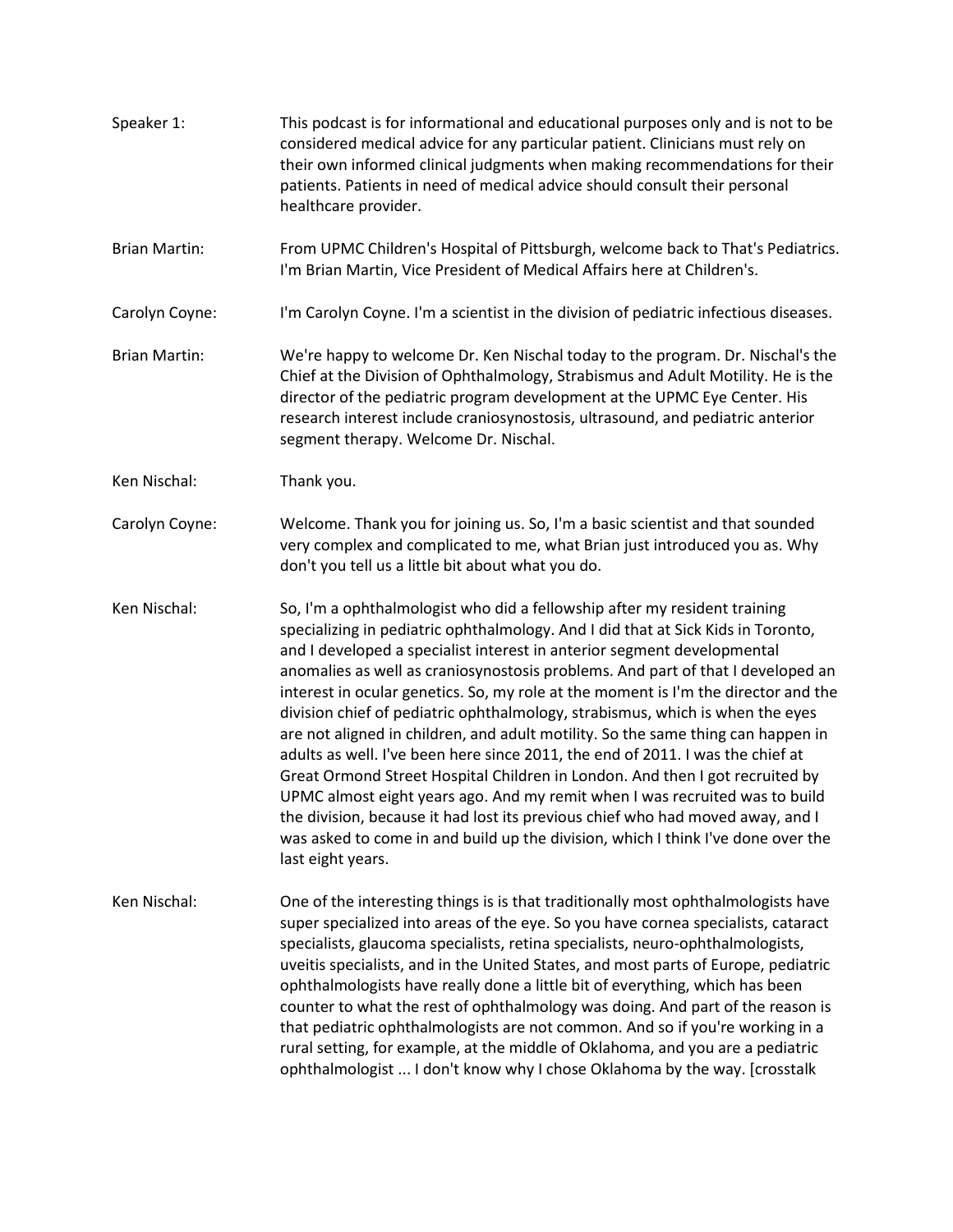00:03:20], because my geographic understanding of the United States is very limited. Maybe I should've said Nebraska.

- Carolyn Coyne: You can apologize to [crosstalk 00:00:03:29].
- Ken Nischal: Yeah.
- Brian Martin: I'll take rural for 200.

Ken Nischal: What is Oklahoma? So, if you have one pediatric ophthalmologist, often adult ophthalmologists don't want to deal with children, because it brings with it its own stresses and difficulties, because firstly, children won't sit still for you to examine them. Then you have to deal with the parents, because the understanding and the conversation is not only with the child, but with the parents. And so a lot of adult ophthalmologist will have very busy, fast turnover practices. And if you have a child come in, it could take 45 minutes out of their whole day, which ... And they don't want to do that. So, if you have one pediatric ophthalmologist, then often they're forced to do a little bit of everything. But if you work in a center of excellence, like UPMC Children's, then we attract patients from quite far away as well as locally. And you then have the option of getting individuals who are in our department to super specialize in one area.

- Ken Nischal: So for example, Ellen Mitchell is a pediatric neuro-ophthalmologist. Very difficult to come by, but we have one here. And then we have a new addition called Dr. Patel who is not only a new ophthalmologists, but a specialist in nystagmus. So, that's when the eyes don't hold still and wobble. And there are various treatment regimens now that can be applied to help those children. And in fact, the sooner we see them, the better. Firstly, you make the diagnosis as to why it's going on. And secondly, you then can offer various treatments. We have Matt Pihlblad, who has a special interest in retinopathy of prematurity and adults strabismus. So he does a lot of the adult strabismus. We have two pediatric optometrists, our newest edition, Erin Keim has a fabulous reputation in concussion management. So, she manages a lot of the children who have been concussed in sports injuries and she really is making a big difference to our population that before we didn't really know quite what to do with and she's been trained and done a fellowship in that.
- Ken Nischal: Then we have Craig Luchansky who's a contact lens specialist. And so it may seem a bit bizarre, but the epidemic of myopia in the whole world, but also the United States means that we've set up a myopia treatment center. And so children who are progressively becoming myopic, nearsighted, can actually have interventions and one of those interventions is to use corneal reshaping therapy. So, it's really interesting, somebody said to me once that your mother tells you something when you're 12 and you actually don't hear it or understand it until you're over 40 and that actually is very true. So my mother used to say, "Don't wear your glasses all the time. They'll make your eyes weak." Well, scientifically that's true.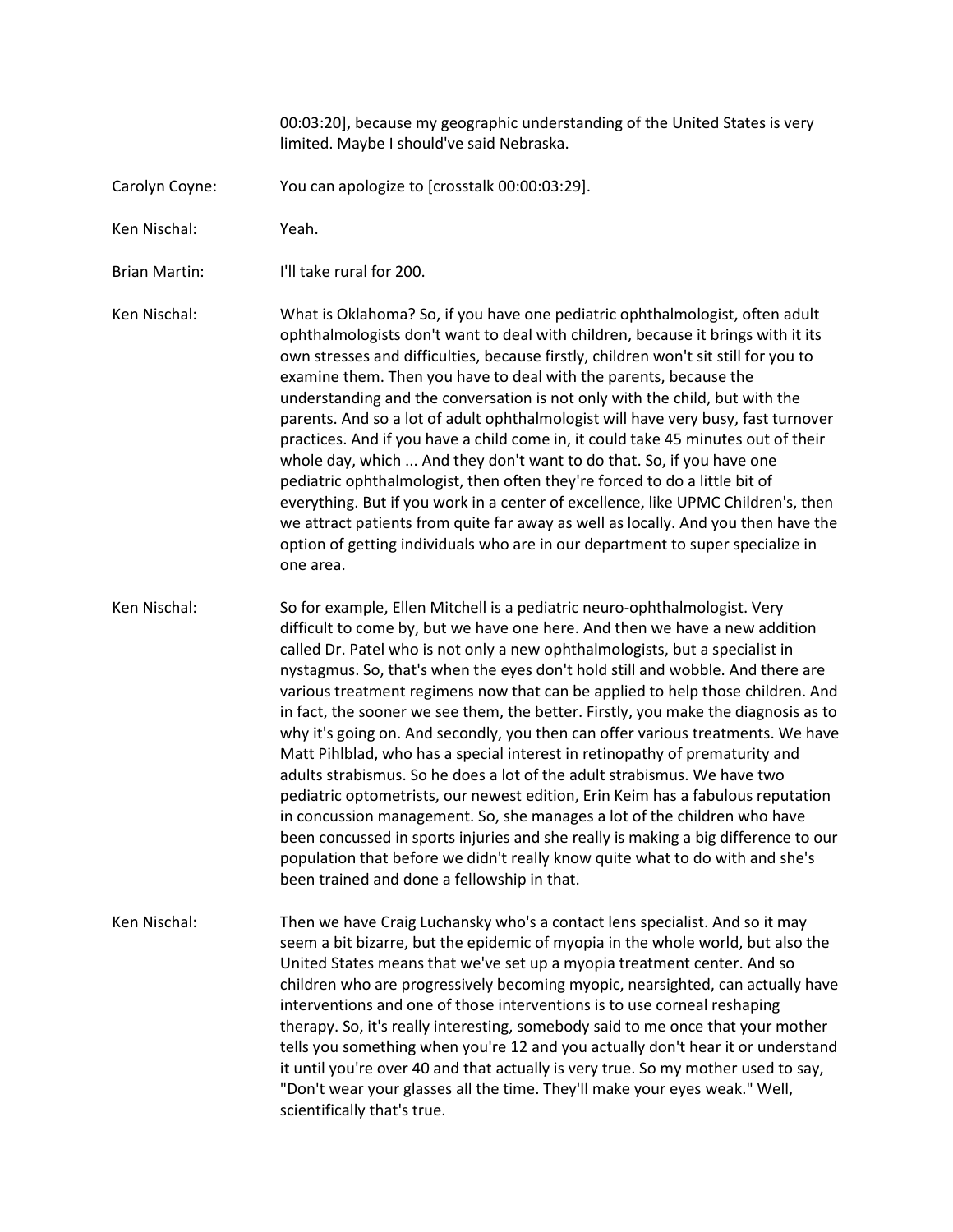- Carolyn Coyne: [crosstalk 00:06:40], take my glasses off.
- Ken Nischal: She used to say, "Don't read in dim light, your eyes will get weak." And scientifically we've proven that that's true. So, there are various environmental factors and other interventions that Craig is leading in the myopia treatment center. So, I do a lot of the pediatric cataracts, believe it or not, children can get cataracts. And I do corneal transplants in children. So, there are only a handful of doctors in the United States that do that. And as a result, we have a lot of patients coming from all over the United States and all over the world for corneal transplantation and also glaucoma. So those are my special interests here. Dr. Patel, who is starting, not only will she be doing nystagmus, but she'll be taking on the children who have craniosynostosis, mainly because I have so much to do in terms of my other roles here at Children's that I need someone to be taking on some of those craniosynostosic projects.
- Carolyn Coyne: I'm thinking about diagnosing a lot of these things. So I'm the mother of a 10 year old who constantly actually says that he needs glasses despite the fact that there's actually no data to support that he needs glasses. I think he just sees that mommy and daddy wear glasses. So I'm thinking about the difficulties you mentioned before, why people don't go into pediatric sort of specialty looking at these things and if part of this is just diagnosing it in children. So when does this become obvious when children need to see you and is that part of the problem even getting children in to see you?
- Ken Nischal: Well, one of the things that's quite interesting is that we have a school vision screening program in Pittsburgh and in the surrounding areas and most actually States have a mandated program. The problem is that the quality of that screening is not always the best. So you often get lots of false negatives, sorry, false positives, and that's not, that is a problem and it isn't a problem. I'd rather have a false positive and then say everything is okay then have somebody missed. So, the first thing is that the school screening program is pretty good. What's really interesting is my more recent hat is medical director for telemedicine at Children's. And Dr. [inaudible 00:09:11] and myself have been talking to the Pittsburgh schools about how we can deliver telemedicine to the school population. And within that remit would be how to provide better screening.
- Ken Nischal: There are automated photo screeners, there are also apps that you can put on a regular iPhone or an Android or a Samsung or whatever you like, which will allow the child to take a picture of themselves or a health professional take a picture of the child and work out if they have an eye problem. So, I think that the first thing is that we need to improve how we screen children. And that's one issue. The other issue is parents are normally very good at picking up that something's not right. So if a child's squinting their eyes and sort of piercing their eyes closed or trying to see the television or sitting up close or bumping into things, all of these have been common reasons why children will get sent to us for an evaluation. We often ... We have a very close relationship with our genetics department and the genetics department send us lots of patients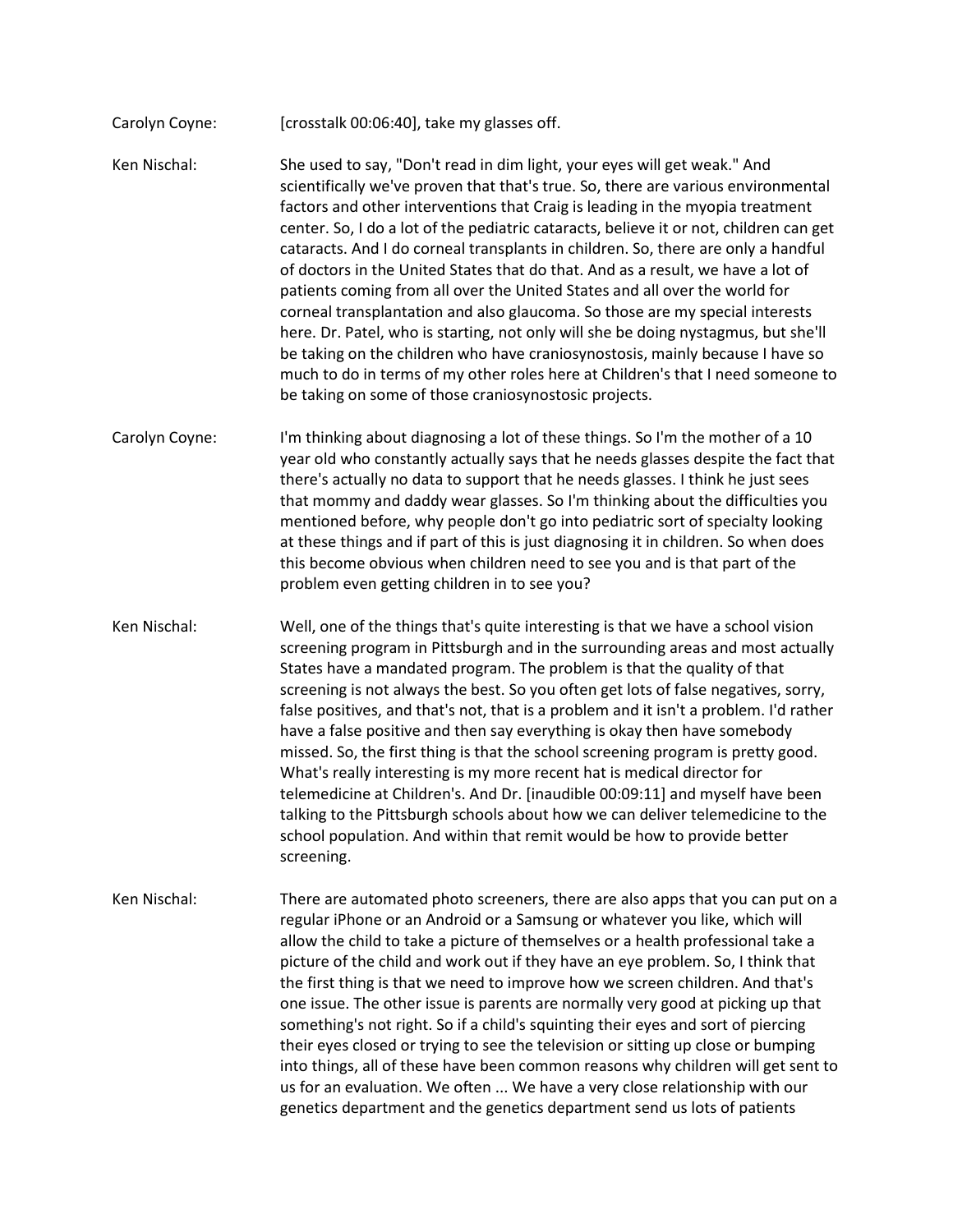because the eyes sometimes can clinch the diagnosis in a child with multiple eye, sort of nonocular problems and we often will make the diagnosis of a condition where they have several possibilities and we look at the eyes and go, actually I think it's going to be, this is going to be the most likely to help navigate the molecular testing.

Ken Nischal: One of the things I'm not sure people realize is that, and I didn't realize until I came here, I've worked a lot of what I considered prestigious hospitals. Hospital Sick Children in Toronto is very well known. Great Ormond Street Hospital Children is the oldest children's hospital in the English-speaking world. In fact, a brick was taken from Great Ormond Street and laid in the foundation of the children's hospital of Philadelphia when that hospital was built, but the pathology that I've seen here at Children's Hospital of Pittsburgh, and more importantly, the expertise outstrips all of those hospitals. It's really quite extraordinary. The breadth of patients with unusual problems has led to us developing the Center for Rare Disease Therapy, of which ophthalmology's is an active participant, because we'll often get children with a rare disease and it needs metabolic medicine, genetics, neurology, ophthalmology to work together to create not only a treatment plan, but sometimes even a diagnosis.

Ken Nischal: One of the things that I think is really important is that when patients come here that they, and their parents, they understand that we, all the practitioners in my division work to common, consensus led, evidence based protocols. So if I'm away and they've been seeing me and I'm on vacation, because occasionally I like to go away for seven days and relax by the beach, then if one of my colleagues, he's one of my patients, they get the same treatment, the same treatment protocol. And that's really important. Because we have treatment protocols, we're able then to assess outcomes and we do that. Our outcomes are on the website so that people can have a look and see what our strabismus surgery outcomes are, what our pediatric cataract outcomes are. And it's ... I think that's really important. It's something that was a bit of a culture shock to me when I came to the United States, that everybody says they're really good, but there's no evidence.

Ken Nischal: And I think that that ... I think parents should ask for evidence and should ask ... Shouldn't be afraid of saying to their practitioner, well, okay, my child, you're saying my child has a pediatric cataract? How many have you done and what are your outcomes?

Carolyn Coyne: Especially when it's your eye. You want to make sure the person operating on your eye knows if he or she [crosstalk 00:13:27].

Ken Nischal: Right. Well, it's your child's eye, it's even worse because you have no control over what's going on. So I think that that's really important. You talked about diagnosis. One of the things that's really important, and I've ... It's taken me eight years, but I managed to bring from Great Ormond Street, a gentleman called Dr. [inaudible 00:13:48]. He's probably one of the world's leading visual electrophysiologists. So what that means is this, he can tell if a child has an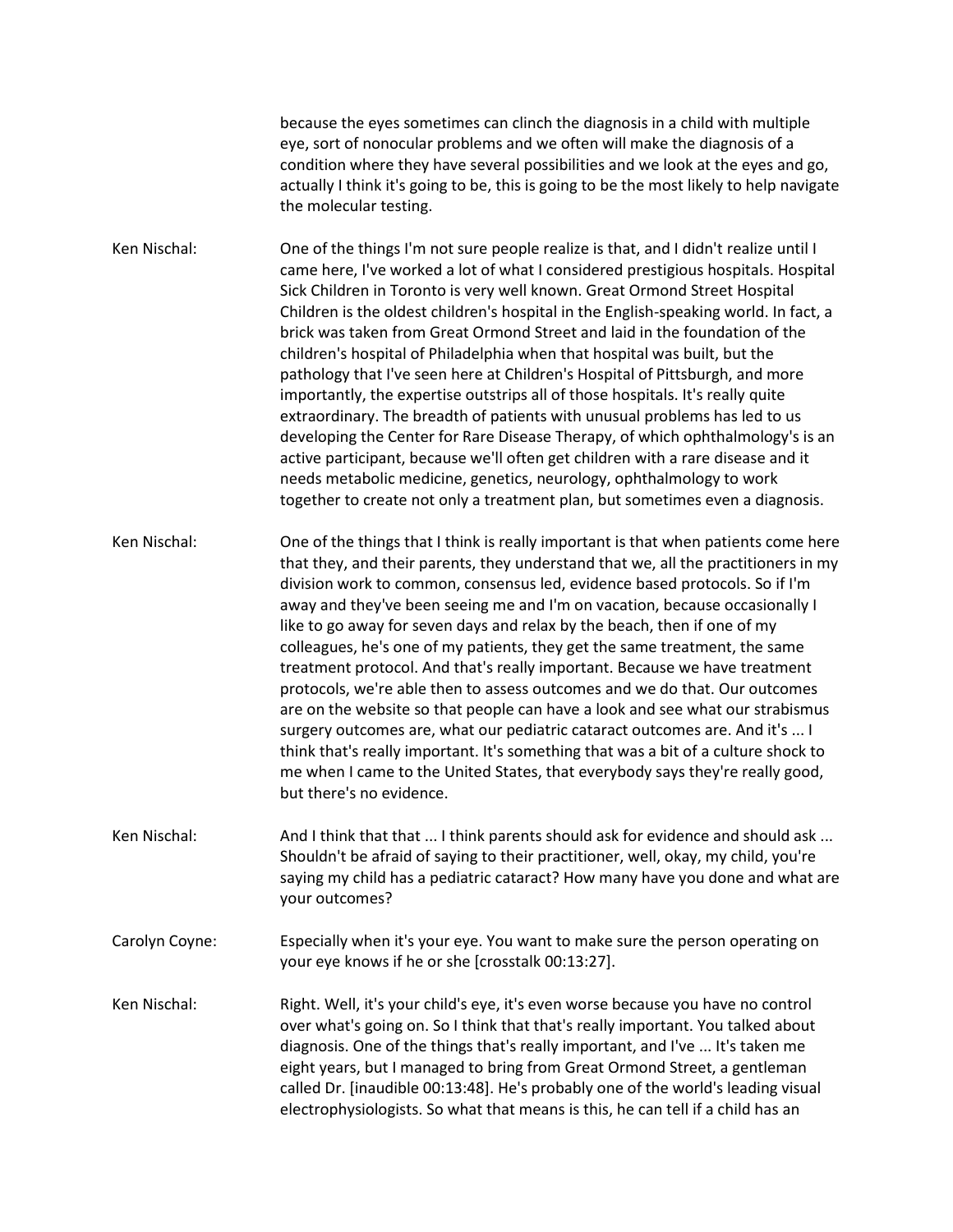|                      | intact visual pathway and has the potential to see, even if the child can't<br>verbalize anything. And he can also tell if the retina, which is the photosensitive<br>layer in the back of the eye, is functioning. So we now at Children's have an<br>enormous data bank and treatment opportunities for children with retinal<br>dystrophies. You may have heard recently that the FDA approved Luxturna,<br>which is a treatment for labors congenital amaurosis. That is an early onset<br>retinal dystrophy that is blinding and Luxturna is an injection of a type of virus<br>that has been  All the nasty bits of the virus have knocked out so that it acts as<br>a carrier to take the healthy gene into the retina. We have several companies<br>working with our division and our adult division working with children who have<br>other types of retinal dystrophies, and because we have doctorly assets and we<br>can do their retinal function, we know which ones are going to benefit. |
|----------------------|----------------------------------------------------------------------------------------------------------------------------------------------------------------------------------------------------------------------------------------------------------------------------------------------------------------------------------------------------------------------------------------------------------------------------------------------------------------------------------------------------------------------------------------------------------------------------------------------------------------------------------------------------------------------------------------------------------------------------------------------------------------------------------------------------------------------------------------------------------------------------------------------------------------------------------------------------------------------------------------------------------|
| Ken Nischal:         | But we also have dedicated genetic counselors, very unusual for a pediatric<br>ophthalmology department to have dedicated genetic counselors. And that<br>team is led by Hannah [inaudible 00:00:15:29]. So we're able to not only make a<br>diagnosis clinically, but we can from a molecular point of view, make a<br>diagnosis, and then see if there's a gene therapy that's available for these<br>children, either in Pittsburgh or across the country. We've sent two children to<br>Portland for a treatment of a particular type of retinal dystrophy. So, I think that<br>we really are providing what I would consider comprehensive pediatric<br>ophthalmology care at the division.                                                                                                                                                                                                                                                                                                         |
| <b>Brian Martin:</b> | That's exceptional story and Dr. Nischal, as somebody who has had my own<br>child in your clinic and has benefited from your care, one of the things I was<br>really struck by was the, what I would describe as the marriage of technology<br>and a great sort of human touch in the care that you provide. Reaching back a<br>little bit to the myopia center, would you mind, sir, sharing with the listeners<br>some of that story. I was struck by the adage is like you said, that your mother<br>tells you when you're young, that you realize late, particularly with something as<br>common as myopia. Could you speak a little bit about the history of that, of the<br>center?                                                                                                                                                                                                                                                                                                                |
| Ken Nischal:         | Yes.                                                                                                                                                                                                                                                                                                                                                                                                                                                                                                                                                                                                                                                                                                                                                                                                                                                                                                                                                                                                     |

Brian Martin: It's reasons and really what we're doing here.

Ken Nischal: Yeah. So we ... So, in 2000, in the year 2000 I was at Great Ormond Street. I was attending there and I had a fellow who came to me from Singapore whose name was Audrey Chia. And Audrey told me about the tremendous epidemic of myopia. She was saying that 85 to 90 percent of 12 year olds were myopic in Singapore. And the problem with Singapore, or not with Singapore, with myopia, is that it has a tremendous economic burden. If you think about the number of glasses people have to wear, the lenses have to be changed, contact lenses, contact lens solutions, and then you go into LASIK or refractive surgery, it's a very expensive problem. In fact, it's been estimated in 2014 that the economic burden of myopia is 265 billion U.S. dollars worldwide. And now if you add to that the fact that the longer the eyeballs get, so when you have a long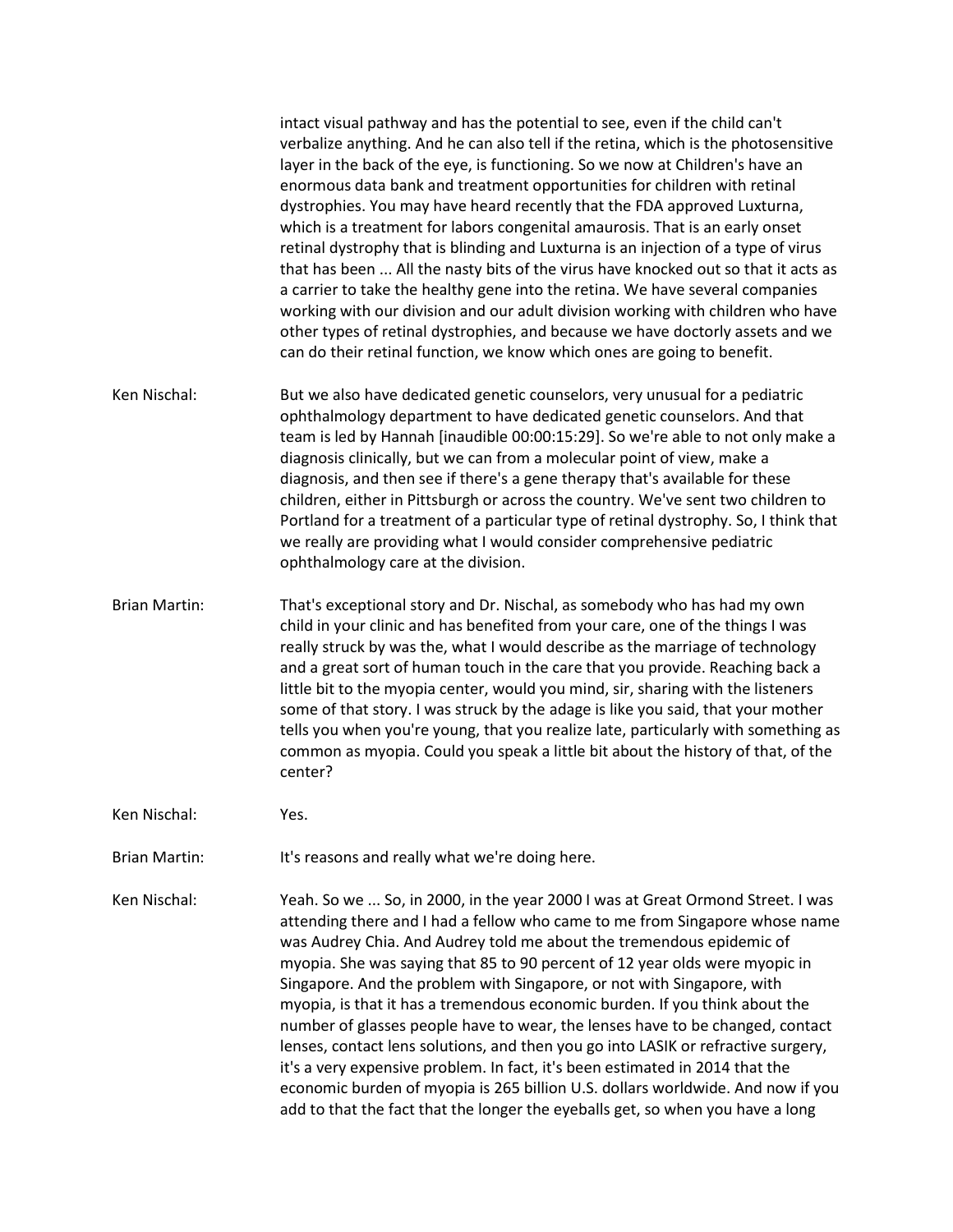eyeball, you're nearsighted. The longer the eyeball gets, the greater the risk of common problems like glaucoma.

Ken Nischal: So, if somebody comes in and they're at 40 and they're being checked for glaucoma, the first question we ask them is, are you myopic? Because that increases your chances by two to four times. The next problem is cataract. It increases the chances of cataracts. Sort of, you might get a cataract when you're 60 or 70. If you're myopic, you might get it when you're 50 or 60. Retinal detachment. Depending on the studies you read, it can increase the risk of retinal detachment from anything from seven to 15 times the normal population. And of course if you get a retinal detachment that doesn't get fixed, you lose your vision. The most devastating risk is if the eyeball goes longer than 26, 27 millimeters. It should be 23 and a half. If it goes longer than that, and you're myopic greater than minus six to minus seven, you can get something called myopic maculopathy, which is an accelerated form of age related degeneration.

Ken Nischal: So you lose your central vision. So, when you take all of that into account, it makes sense that if there's a way of stopping the eyeball from growing that you do that. So the Singaporeans and particularly Audrey Chia, and I'm very proud of this. This is a fellow that I never taught anything about myopia too, but she's really become one of the leading forces about myopia treatment. And one of the studies that she did was called ATOM2, where they basically found that a very low dose of atropine, 0.01%, that doesn't cause any accommodation problems can actually arrest the progression of myopia in up to 90% of children who have it placed in their eyes daily. I mean that really was revolutionary. And so now there are lots of studies going on not to replicate what they found, because that's already been done.

Ken Nischal: But to see if the effect of atropine is the same in a heterogeneous population like the United States rather than a homogenous one like Taiwan or Singapore. But what's really interesting is that the environmental factors that we submit our children to are much more important. And this is only relevant during the growing period of the eye. So the eye has three growth phases. From birth to 18 months, 18 months to eight years, and then the one we're interested is eight years to 16 or 17 years, if you're a male, and some people say 21 years if you're a female. And during that time, if you don't control the environmental triggers, your eyes can really grow rapidly. And so the sorts of things we know that protect you from developing myopia is two hours daylight exposure daily. If you get two hours daylight exposure, you don't have to be outside, you can be by a window.

Ken Nischal: In fact, in Singapore now, they passed a law that no schools can be built with opaque walls. All their walls have to be translucent to let light in, to reduce the myopic effect. So, there's two hours daylight, don't read in dim light. When you read in dim light at night, children, we all did it right? We would lie down and we put the book between the light and us and we'd read in a shadow. Well, you put your peripheral retina into darkness and it drives myopia. So, when children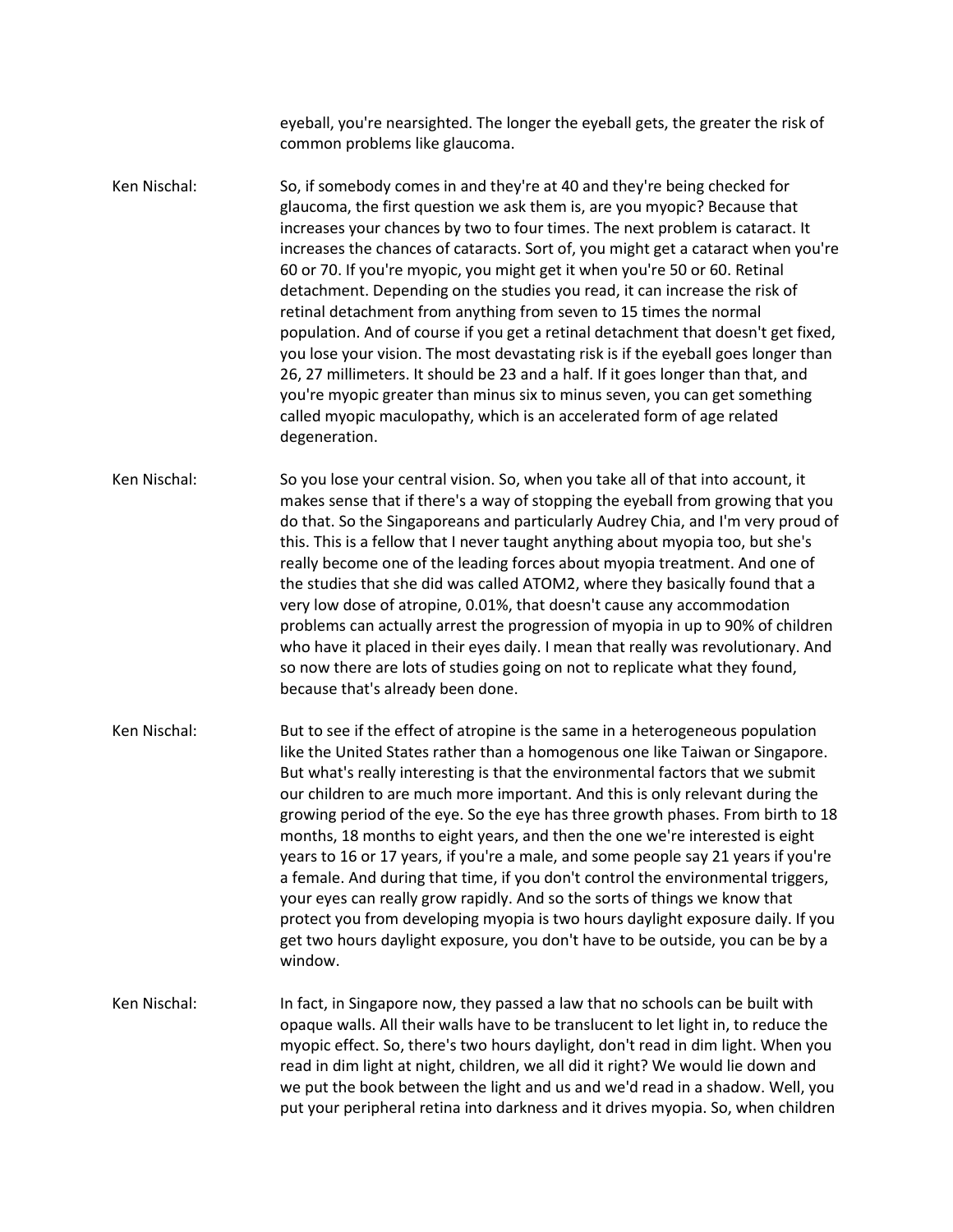come to us, we instigate these environmental factors and then we think about whether we can use atropine, whether they're going to use a contact lens, and there is something else that's available but not available in the USA at the moment. These glasses, and I'm taking my glasses off at the moment, the typical concave glasses that myopic people wear when you look through them, everything looks smaller.

- Ken Nischal: They make everything focused in the center of your vision at the back, but in your peripheral retina, they drop the focus to just behind the retina, and in the growing eye there's something that makes the retina the eyeball think, well, I better grow longer so I can catch those rays of light in my peripheral retina, because it turns out your peripheral retina plays a huge role in refractive error. And just to sort of close this topic, I'm minus five, my wife is minus six. None of my children wear glasses, because from a very young age, all of this experimental data was available and I was able to ban them from taking their phones into their bedroom.
- Carolyn Coyne: So I was just about to ask screen time, because my ... When you were talking about reading and light, I'm thinking of my son who like the iPad, it's a constant fight to get the iPad away.
- Ken Nischal: I know and they do it ...
- Carolyn Coyne: So ...

Ken Nischal: And they do it in pitch black. They lie in their beds and what's happening is that they're stimulating their central retina, but not their peripheral because it's in darkness. So that's not good. It's clearly not good. I mean, there's a whole other issue about screen time, right? Whether you're in bright light or not, but there is definitely environmental triggers that you have to control. And I think it's really important. And the other thing was my oldest son was minus three quarters, which is not very much when he was about 10, and I used to make him take the glasses off when he got home, because he didn't need them. He liked them, but he didn't need them. He needed them at school. So I think it's important to do these sorts of things. I don't want people listening to this thinking that, oh, they shouldn't wear glasses if they're nearsighted. You have to be able to cross the road safely, right?

Ken Nischal: So we have to have ... You have to be sensible about this. They have to wear the glasses to cross the road, see the board at school, watch a movie. But we have to be careful about what they do. There's plenty of evidence that near work triggers myopia as well. If you .. In Taiwan, they looked at all the sons and daughters of Taiwanese university lecturers, and then looked at the children of farmers, all the farmers children were about plus one, all the university lecturers children were about minus five. So it's .. There is no doubt that near work plays a role. And I'm not saying they shouldn't do it, but the lighting has a tremendous effect and two hours daylight playing outside as well has a protective effect.